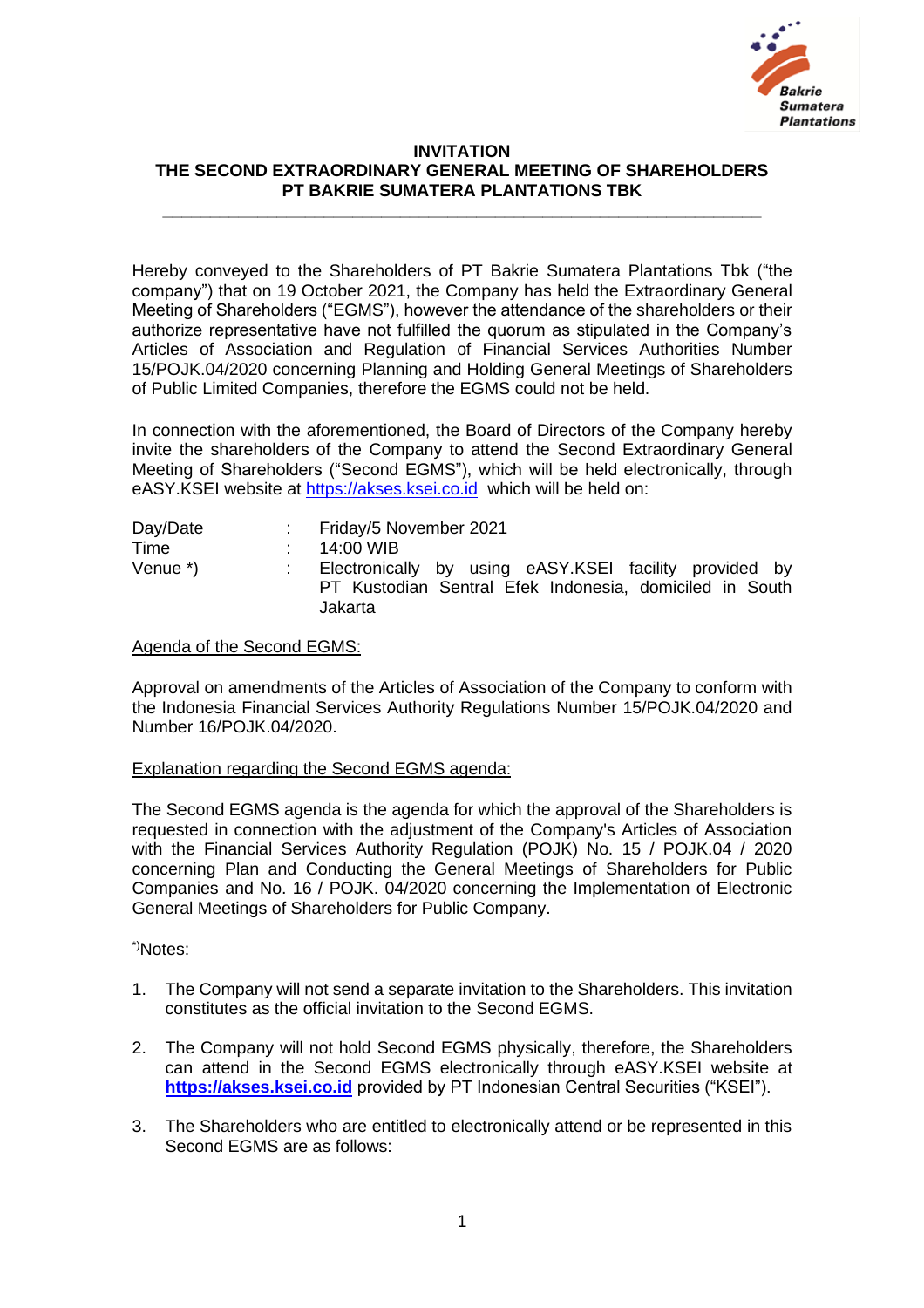

- a. The Shareholders whose shares have not been electronically registered into the Collective Custody at KSEI only the Shareholders or their authorized representative whose names are registered in the Company's Register of Shareholders at 04:00 PM Western Indonesia Time on Thursday, 28 October 2021, at 16.00 WIB at the Securities Administration Bureau of the Company (Shares Registrar), PT EDI Indonesia, Wisma SMR Floor 10, JL. Yos Sudarso Kav.89, Jakarta 14350, Telephone: (021) 650 5829, Fax (021) 650 5987;
- b. The Shareholders whose shares have been registered into the Collective Custody at KSEI, only the Shareholders or their authorized representative whose names are registered in the Company's Register of Shareholders at 04:00 PM Western Indonesia Time on Thursday, 28 October 2021 and in the securities account holder of Custodian Bank/Stock member.
- 4. Shareholders who are entitled to attend electronically as mentioned in point 2 are **the local individual** of Shareholders whose shares are kept in KSEI's collective custody and already have an account with KSEI's *Acuan Kepemilikan Sekuritas* facility (AKSes) at the link [https://akses.ksei.co.id](https://akses.ksei.co.id/) and registered as an investor user - local individual.
- 5. For the **local individual** of Shareholders, may also grant power of attorney to the Share Registrar, as an Independent Party that has been appointed by the Company, by at the latest 12:00 pm Western Indonesia Time one working day prior to the Second EGMS, through the eASY.KSEI website at the link [https://akses.ksei.co.id](https://akses.ksei.co.id/) provided by KSEI as a mechanism for granting power of attorney electronically in the process of holding the Second EGMS.
- 6. For **script** shareholders, the power of attorney can only be granted to the Share Registrar with a manual mechanism using a hardcopy power of attorney which has been affixed with a stamp duty of Rp.10,000,- that must be received by the Share Registrar in at the latest one working day prior to the Second EGMS. Furthermore, on the day of the Second EGMS, the Share Registrar will register the script shareholders at eASY.KSEI.
- 7. For both **foreign Shareholders** and **local institutions Shareholders**, because at this time they have not been able to access eASY.KSEI so they could not participate in the electronic GMS directly through eASY.KSEI, they can authorize the Custodian Bank / Securities Company to attend the GMS electronically. However, for convenience, we strongly recommend that the power of attorney be granted to the Share Registrar, as an independent party appointed by the Company, with a manual mechanism for granting a physical power of attorney which has been affixed with a stamp duty of Rp.10,000,- that must be received by the Share Registrar at the latest one working day prior to the Second EGMS. The Company will provide Second EGMS material through the Company's website [www.bakriesumatera.com.](http://www.bakriesumatera.com/)
- 8. For any Shareholders **who have provided manual proxy** to their Custodian Bank/Securities Company (if any), please instruct their Custodian Bank/Securities Company to replace all types of Manual Proxy which have been inputted into eASY.KSEI no later than two days prior to the Second EGMS. For manual proxies which are not replaced until two days prior of the Second EGMS, the Company may declare its Custodian Bank/Securities Company not attending the Second EGMS.